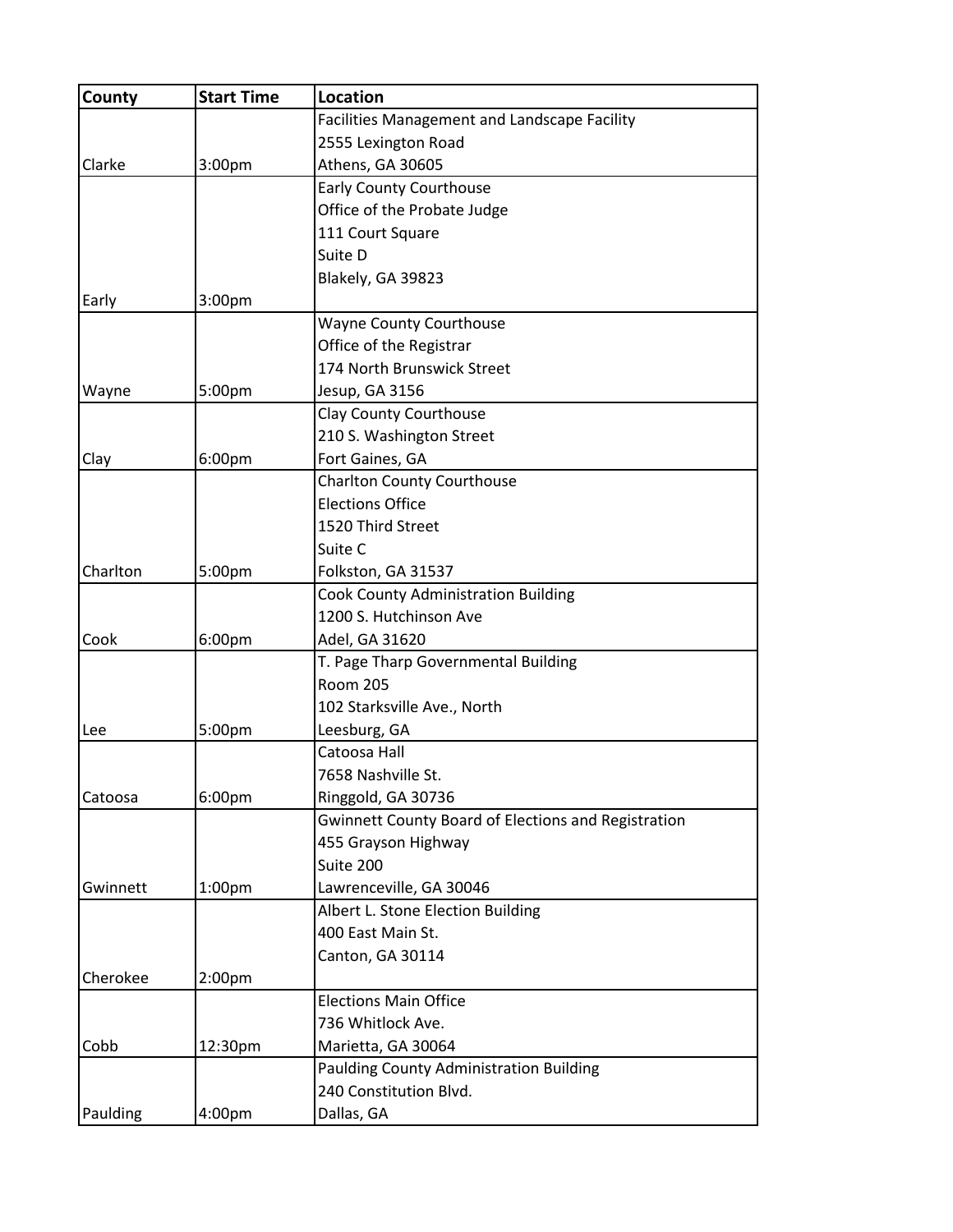| County                                                                                                     | <b>Start Time</b>  | Location                                                |
|------------------------------------------------------------------------------------------------------------|--------------------|---------------------------------------------------------|
|                                                                                                            |                    | Dekalb County Voter Registration and Elections Facility |
|                                                                                                            |                    | 4380 Memorial Drive                                     |
| Dekalb                                                                                                     | 3:00pm             | Decatur, GA                                             |
|                                                                                                            |                    | <b>Floyd County Administration Building</b>             |
|                                                                                                            |                    | Caucus Room                                             |
|                                                                                                            |                    | Second Floor                                            |
|                                                                                                            |                    | 12 East 4th Avenue                                      |
| Floyd<br>Polk<br>Henry<br>Macon-Bibb<br>Columbia<br>Greene<br>Habersham<br>Richmond<br>McDuffie<br>Forsyth | 2:00pm             | Rome, GA 30161                                          |
|                                                                                                            |                    | Office of the Commissioners                             |
|                                                                                                            |                    | Conference Room                                         |
|                                                                                                            |                    | 144 West Ave.                                           |
|                                                                                                            | 4:00pm             | Cedartown, GA 30125                                     |
|                                                                                                            |                    | Henry County Board of Elections                         |
|                                                                                                            |                    | 345 Phillips Dr.                                        |
|                                                                                                            | 1:00 <sub>pm</sub> | McDonough, GA 30253                                     |
|                                                                                                            |                    | Macon-Bibb County Board of Elections                    |
|                                                                                                            |                    | 2445 Pio Nono Avenue                                    |
|                                                                                                            | 4:00pm             | Macon, GA 31206                                         |
|                                                                                                            |                    | <b>Evans County Government Complex Center</b>           |
|                                                                                                            |                    | 500 Faircloth Drive                                     |
|                                                                                                            |                    | <b>Building E</b>                                       |
|                                                                                                            |                    | Evans, GA                                               |
|                                                                                                            | 2:00 <sub>pm</sub> |                                                         |
|                                                                                                            |                    | Greene County Board of Election and Registrarion        |
|                                                                                                            |                    | 1180 C. Weldon Smith Drive                              |
|                                                                                                            |                    | Suite 120                                               |
|                                                                                                            | 5:00pm             | Greenesboro, GA                                         |
|                                                                                                            |                    | Habersham County Board of Elections and Registration    |
|                                                                                                            |                    | 555 Monroe Street                                       |
|                                                                                                            |                    | <b>Basement</b>                                         |
|                                                                                                            | 4:00pm             | Clarkesville, GA 30523                                  |
|                                                                                                            |                    | <b>Board of Elections Warehouse</b>                     |
|                                                                                                            |                    | 2027 Lumpkin Road                                       |
|                                                                                                            | 12:30pm            | Augusta, GA                                             |
|                                                                                                            |                    | McDuffie County Board of Elections and Registration     |
|                                                                                                            |                    | 337 Main Street                                         |
|                                                                                                            | 5:00pm             | Thomson, GA 30824                                       |
|                                                                                                            |                    | <b>Commissioner's Meeting Room</b>                      |
|                                                                                                            |                    | 110 East Main Street                                    |
|                                                                                                            |                    | Suite 200                                               |
|                                                                                                            | 3:00 <sub>pm</sub> | Cumming, GA 30040                                       |
|                                                                                                            |                    | Muscogee County Board of Elections and Registration     |
|                                                                                                            |                    | 3111 Citizens Way                                       |
| Muscogee                                                                                                   | 4:00pm             | Columbus, GA                                            |